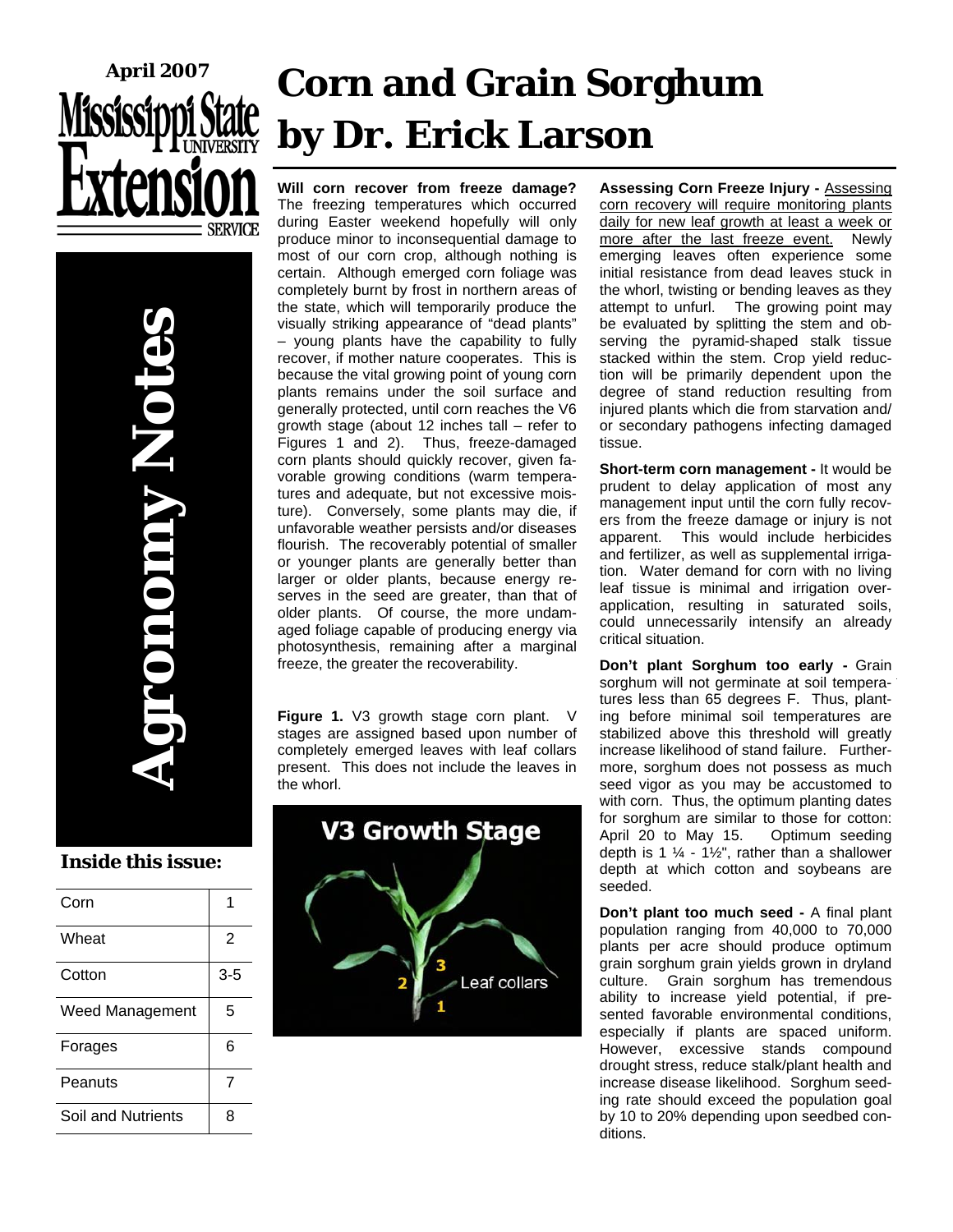## **Wheat by Dr. Erick Larson**

**Wheat Freeze Injury** – Temperatures sustained Easter weekend were not quite as cold as predicted, particularly in the central Mississippi Delta and areas south. However, severe wheat injury may be likely in the north Delta, and particularly in northeast Mississippi, where temperatures were coldest. Wheat sensitivity to freezing temperatures varies depending upon crop growth stage, and unfortunately, early heading stages (the current age of much of our crop) are extremely sensitive to freezing temperatures. Well above normal March temperatures promoted wheat heading about two weeks earlier than normal this season. Wheat is most sensitive to freezing temperatures while flowering, about a week after head emergence. Injury can be expected from temperatures around 30 degrees F on heading wheat or around 28 degrees F on wheat in the boot stage, where heads are nearly ready to emerge from within the upper leaf sheath. The extent of freeze injury will vary depending upon actual temperature in the crop canopy and the duration of freezing temperatures, which can also be influenced somewhat by topography, and wind.

**Assessing Freeze Injury -** The male reproductive parts (anthers) are particularly sensitive to freeze damage (Figure 1). Since wheat is primarily self-pollinated, dead anthers may sterilize spikelets (the part that develops an individual kernel), resulting in complete or partial head sterility and severe grain yield loss. Injured anthers will appear desiccated or shriveled, and white, instead of their normal yellowgreen color (Figure 2). The tissue will not turn whitish-brown until about 3 days after the freeze. Using hand lens is necessary to detect this injury.

**Figure 1.** Healthy, green, trilobed anthers. Stigmas are white and feathery.

**Figure 2.** Injured anthers appear twisted, shriveled and white three or more days after freeze-damage.



Freeze injury may be diagnosed by the presence of initially water-soaked, discolored heads which may initially appear yellow, before turning white or light brown as the tissue dries. Wheat varieties possessing awns or beards are also quite vulnerable and may be white and/or misshapen.

**Figure 3.** Yellow, water-soaked appearance of freezedamaged head.



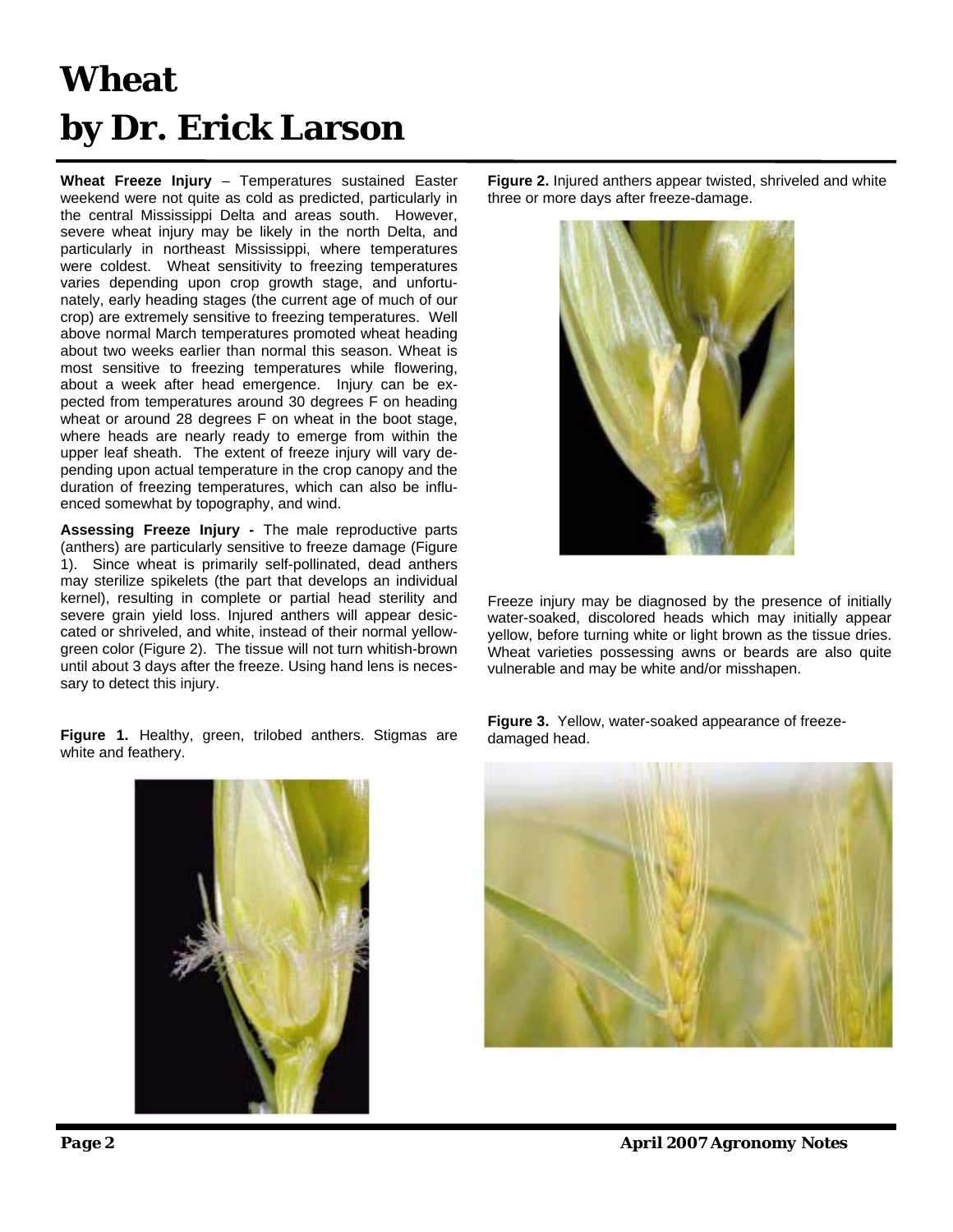## **Cotton by Dr. Tom Barber**

Mississippi Ag Report

Volume 07-08

Released: April 3, 2007

**Highlights** 

\*Producers in the State intend to plant the largest crop of corn since 1960 when 1.12 million acres were planted.

\*Mississippi cotton farmers are expected to plant only 740,000 acres,

 the lowest planted acreage since the 1983 record low of 687,000 acres.

| Mississippi and United States |                      |                       |           |  |  |  |  |  |
|-------------------------------|----------------------|-----------------------|-----------|--|--|--|--|--|
| Crop                          | Area Planted<br>2006 | To be planted<br>2007 | 2007/2006 |  |  |  |  |  |
|                               | 1,000 Acres          |                       | Percent   |  |  |  |  |  |
| Mississippi                   |                      |                       |           |  |  |  |  |  |
| Soybean                       | 1,670                | 1,550                 | 93        |  |  |  |  |  |
| All Cotton                    | 1,230                | 740                   | 63        |  |  |  |  |  |
| All Rice                      | 190                  | 180                   | 95        |  |  |  |  |  |
| Sorghum,                      | 15                   | 100                   | 667       |  |  |  |  |  |
| Corn, All Purposes            | 340                  | 950                   | 279       |  |  |  |  |  |
| All Hay 2                     | 780                  | 800                   | 103       |  |  |  |  |  |
| Winter Wheat 3                | 85                   | 350                   | 412       |  |  |  |  |  |
| Sweet potatoes                | 18.0                 | 17.0                  | 94        |  |  |  |  |  |
| Peanuts 4                     | 17.0                 | 17.0                  | 100       |  |  |  |  |  |
| <b>United States</b>          |                      |                       |           |  |  |  |  |  |
| Soybeans                      | 75,522               | 67,140                | 89        |  |  |  |  |  |
| All Cotton                    | 15,274               | 12,147                | 80        |  |  |  |  |  |
| All Rice                      | 2,838                | 2,644                 | 93        |  |  |  |  |  |
| Sorghum,                      | 6,522                | 7,109                 | 109       |  |  |  |  |  |
| Corn, All Purposes            | 78,327               | 90,454                | 115       |  |  |  |  |  |
| All Hay 2                     | 60,807               | 63,056                | 104       |  |  |  |  |  |
| Winter Wheat 3                | 40,575               | 44,505                | 110       |  |  |  |  |  |
| Sweet potatoes                | 95.6                 | 92.9                  | 97        |  |  |  |  |  |
| Peanuts                       | 1,243.0              | 1,197.0               | 96        |  |  |  |  |  |

- 1. Intended plantings in 2007 as indicated by reports from farmers.
- 2. Intended area harvested 2007 as indicated by reports from farmers.
- 3. Winter Wheat was planted last fall.
- 4. Estimates began in 2005.

Prospective Plantings Agricultural Statistics Board March 2007, NASS, USDA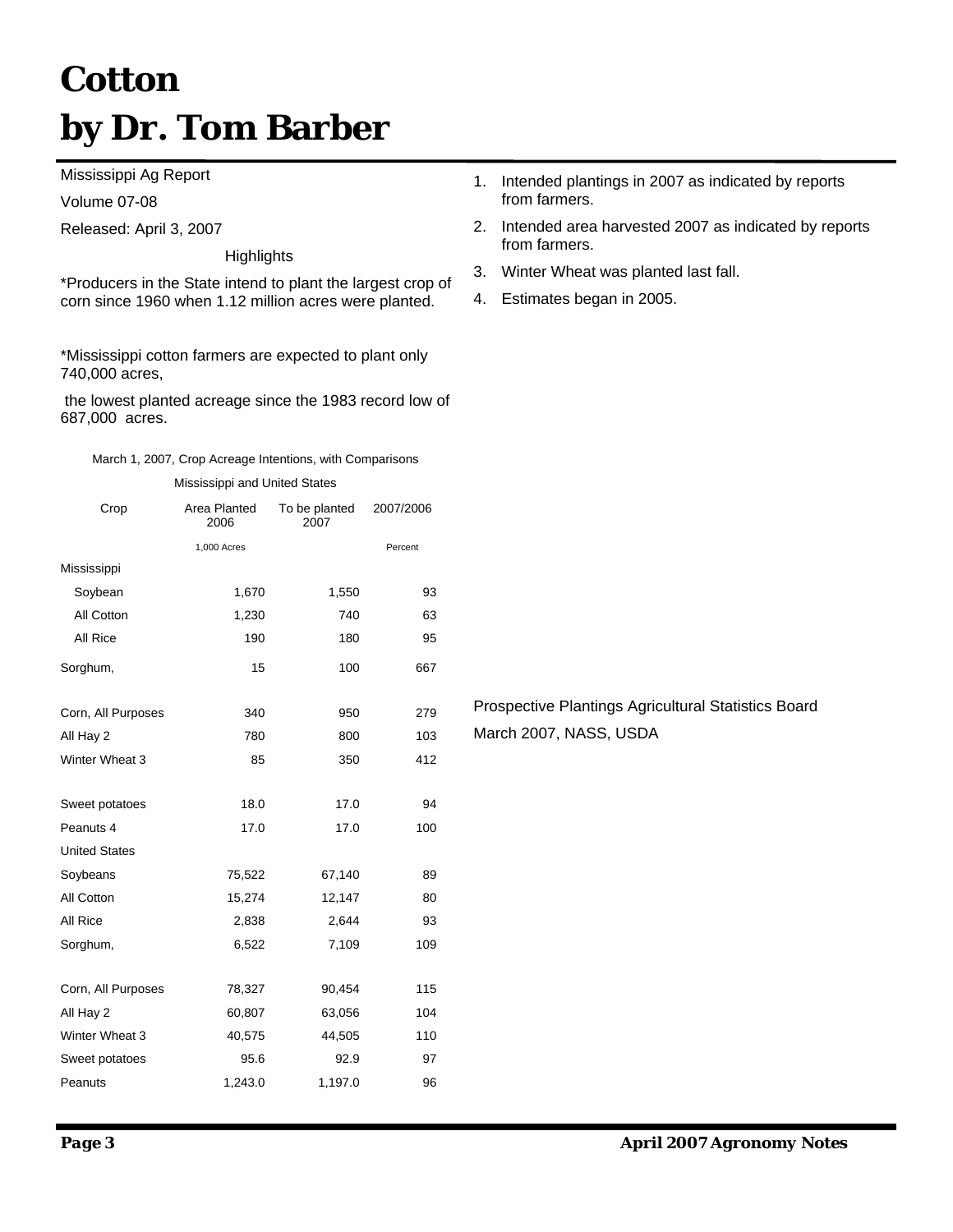### **Cotton continued... by Dr. Tom Barber**

**Cotton Acreage Reduction—**The number one question repeated to me several times during the winter meetings was "How many acres of cotton will Mississippi plant this year?" This was quickly followed by jokes about job security and questions regarding what a cotton specialist would do with that much free time on his hands. The predicted planting forecasts released by the USDA at the end of March have revealed what we all knew to be true for the 2007 season. The prediction thus far is that Mississippi cotton acres will fall 40%, from 1.2 million last year to 740,000 this season. If this number holds true it will be the second lowest acreage planted to cotton in Mississippi since 1983. In 1983 only 687,000 acres were planted to cotton in Mississippi. The 2007 cotton acreage is still not decided. Recent rainfall, although fairly scattered could increase corn and soybean acreage because market prices continue to favor those crops over cotton. If this trend continues, there is a good chance that Mississippi cotton acreage will drop below the all time record low of 687,000. The average 5 and 10 year acreage in Mississippi exceeds 1 million. Many have voiced concerns, especially in small delta communities about the infrastructure that may be affected because of this drop in cotton acres. No doubt ginners will most likely be impacted with the drastic reduction in acres, and many will not open the doors for business this season. Others that will be affected in some shape, form or fashion will be seed and chemical dealers, agriculture consultants, commercial applicators by air and ground, farm laborers, and small communities that thrive economically around large cotton acreage.

#### **Cotton Planting Checklist -**

Check soil temperature. The general Extension recommendation is to wait until the top two inches of soil reaches 68F with a good 5 day forecast (accumulation of 50-60 DD60's and no heavy storm systems). The hard part is determining when to start. The long term average indicates that the last two weeks of April and the first two weeks of May are perhaps the most favorable for planting cotton.

Check soil moisture. Moisture seems to be a big one this year over much of the state. Cotton is not like corn and will not emerge from depths up to 3 inches. Cotton should be planted 1.5 inches deep max. Chasing moisture deeper than that will most likely lead to skimpy or uneven stands that will be tougher to manage and may have to be re-planted.

5 day forecast. Check high and low temperatures in the next 5 days after planting. Average DD60 accumulation should be close to 50 for those 5 days following planting.

#### **30 Year Seven Day Average DD60 Accumulation: Stoneville***,* **MS**

Apr 9-15: 28.7 Apr 16-22: 45.6 Apr 23-29: 48.4 Apr 30-May 6 53.8 May 7 - 13: 71 May 13- 20: 85.2

Seed Quality. The standard and cool germ test can be an accurate measurement of seed quality. The standard germ should be 80% or better and the cool germ 65% or better. The cool germ test will reflect more accurately the expected emergence under cooler and wetter conditions.

Planter Calibration. Check and double check the planter to make sure you are calibrated to the seed population you want to deliver in the field. Plant for a final plant population of no less than 3 live plants per foot of row on 38, 40 in. rows and 2 plants per foot on narrow 30 in. rows.

|                   | Seeds per acre |             |               |               |  |
|-------------------|----------------|-------------|---------------|---------------|--|
| Seeds/<br>Row ft. | 15"<br>rows    | 30"<br>rows | 38-in<br>rows | 40-in<br>Rows |  |
| 1                 | 34,848         | 17,424      | 13,756        | 13,068        |  |
| 1.5               | 52,272         | 26,136      | 20,634        | 19,602        |  |
| 2                 | 69,696         | 34,848      | 27,512        | 26,136        |  |
| 2.5               | 87,120         | 43,560      | 34,389        | 32,670        |  |
| 3                 | 104,544        | 52,272      | 41,267        | 39,204        |  |
| 3.5               | 121,968        | 60,984      | 48,145        | 45,738        |  |
| 4                 | 139,392        | 69,696      | 55,023        | 52,272        |  |
| 4.5               | 156,816        | 78,408      | 61,901        | 58,806        |  |
| 5                 | 174,240        | 87,120      | 68,779        | 65,340        |  |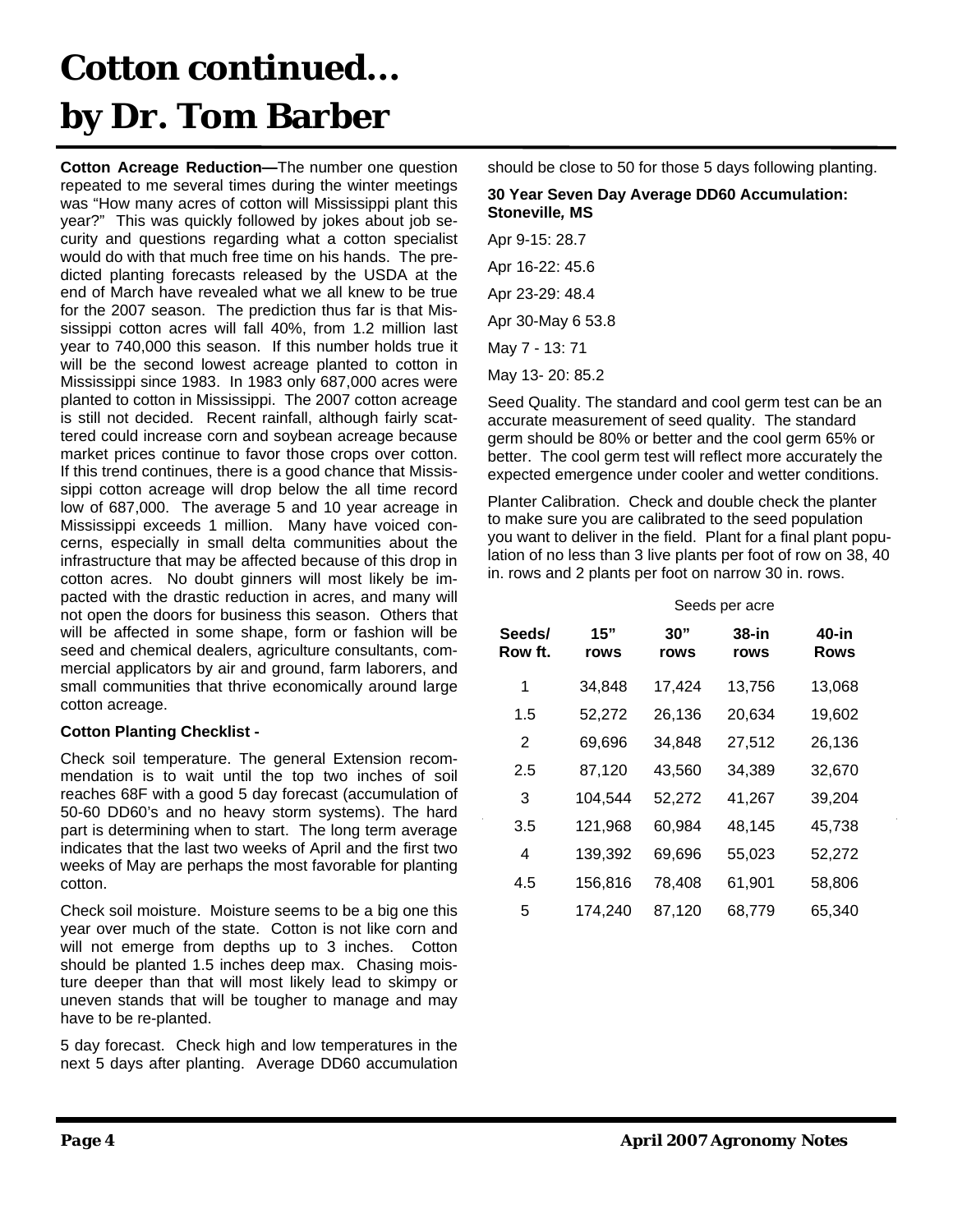## **Cotton continued... by Dr. Tom Barber**

Seed Protection. Cool and wet soil conditions provide excellent opportunities for soil-borne diseases such as Pythium, Phytophthora and Rhizoctonia to destroy a cotton stand. An emerged cotton seedling has a better chance of surviving adverse weather (cool front with an associated shower) than a sprouting seed. Remember common sense must apply - look at the soil and weather and not be handcuffed to a particular calendar date. It is important, especially the earlier you plant to utilize some type of fungicide treatment.

In summary, this will be my last contribution to the Agronomy Notes Newsletter. I would like to thank all of you for allowing me to serve as your Extension Cotton Specialist in Mississippi. As many of you already know, I have accepted the position of Cotton Specialist with the University of Arkansas and will begin work there soon. Those of you that know me well understand that Arkansas is my home state and getting my children back to where they can experience their grandparents means a lot to me. It was not an easy decision, I love working in Mississippi and will argue with anyone that some of the friendliest, most generous people in this world reside in the great state of Mississippi. I have valued my time here and have made many friends, who have made this job easy and fun. Thank you again for this opportunity and may God continue to bless each of you during the 2007 growing season.

## **Maverick Section 18 Granted for 2007 Season by Dr. John Byrd**

EPA has again granted a Section 18 label to use Maverick (sulfosulfuron) herbicide in bermudagrass and bahiagrass pastures and hayfields to control johnsongrass. The use rate of Maverick is 1.33 oz product per acre with 1 quart nonionic surfactant per 100 gallons spray. Two applications per year can be made at least 40 days apart, as long as the total rate used per acre per growing season does not exceed 2.66 oz per acre. Treated fields may not be grazed or harvested for hay within 14 days after an application. Maverick cannot be applied by air and treated sites can only be planted in wheat if a rotational crop is desired. Lastly, no more than 10,000 acres can be treated with Maverick.

Sulfosulfuron has been used for some time on highway rights of way for johnsongrass control. It is probably the most effective herbicide against johnonsgrass currently on the market. In some research plots, good johnsongrass control has been seen the season of the application plus 2 additional seasons after a single Maverick treatment. Unfortunately, there is no activity on other grasses or broadleaf weeds, except the sedges. Maverick has activity on a variety of sedge species. Forage producers with a johnsongrass problem will be excited about this new herbicide.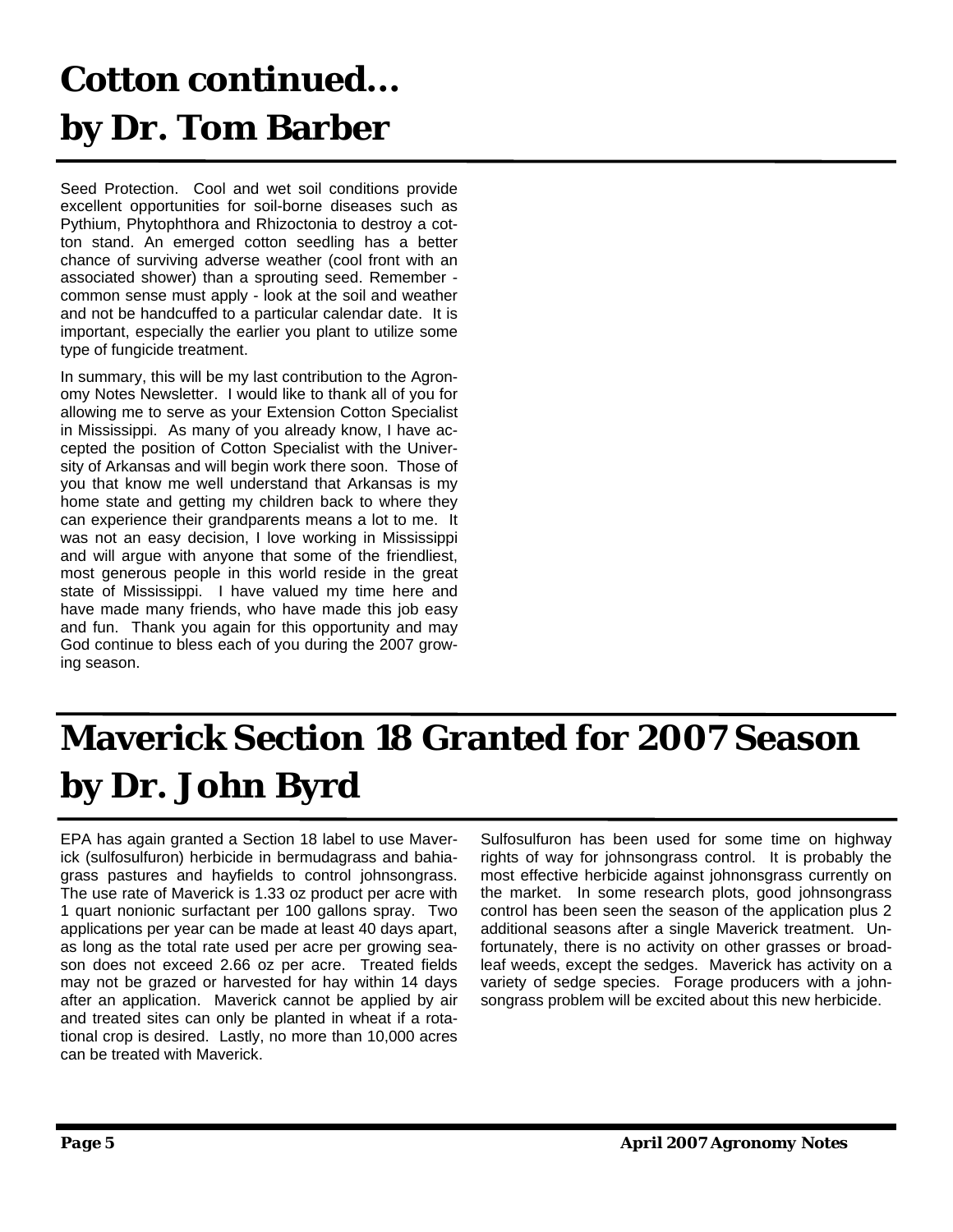#### **Forages by Dr. David Lang**

#### **Bermudagrass Planting**

Bermudagrass continues to be the mainstay of summer forages in the southeast USA. It is highly productive if it receives sufficient rainfall and adequate fertilizer. Most varieties are highly tolerant of close grazing and all types are suitable for hay. There are now some good seeded types of bermudagrass available in addition to the 'Common' variety. 'Pasto Rico' and 'Tierra Verde' are old but good mixtures of common and giant bermudagrass. The giant type in these mixtures are not very winter hardy and will winterkill when temperatures drop into the teens, but common will survive and you'll be left with a field of common bermudagrass. 'Cheyenne' provides for quick cover and good yields. It's included in the 'Ranchero Frio' blend that includes some improved common and giant types of seeded bermudagrass. It's not available in 2007 as a stand alone variety due to a seed shortage and will be replaced by an improved Cheyenne II in the future. 'Texas Tough' also looks promising. Seeding rates for bermudagrass range from 5 to 10 lbs per acre. It's best established on a smooth well prepared seedbed with cultipack seeder. Alternatively it can broadcast and cultipacked or spread on the surface with a grain drill and cultipacked. It's important to plant bermudagrass shallow as its seed are very tiny. Rolling or cutipacking is also critical to restore soil water seed contact. There are no legally labeled herbicides to control grassy weeds in seeded bermudagrass. Broadleaf weed control is relatively easy but wait until the bermudagrass seedlings are 3-4 inches tall before applying broadleaf herbicides containing 2,4-D, banvel, picloram, etc.

Hybrid types of bermudagrass do not produce seed and must be planted from vegetative sprigs. These contain plant parts such as stems, stolons, rhizomes and roots. It's important to plant sprigs within 24 hours of digging as they will heat up like a wet bale or silage and damage viability. It's best to hire a commercial digger and sprigger who have specialized equipment to handle the heavy workload and can do the job correctly. If you do it yourself it can be successful if you have access to a manure spreader and cultipacker to firm the soil. Several good varieties are available in Mississippi including old stand bys such as 'Coastal' and 'Tifton 44'. 'Alicia' makes good looking hay and is very easy to establish but its digestibility is inherently lower than other varieties. Some good new varieties from local spriggers include 'BY101', 'Dixie' and 'Sumrall 007'. Be sure to ask if the sprigs have been certified by the Mississippi Seed Association as this will provide assurance of high quality planting material. Karmex (diuron) must be applied within a day or two of sprigging to help suppress germination of annual weeds. Weed control on all forage bermudagrasses is quite limited so the best weed control is a strong stand that will help to exclude many weeds.

A healthy stand of bermudagrass can be achieved by using high quality planting material, fertilizer and lime according to soil test recommendations. Soil potassium (K) otherwise known as potash needs to be in the medium to high range on the soil test to assure stand longevity and soil pH needs to be greater than 5.8. Bermudagrass needs and will respond to as much nitrogen fertilizer as you can afford. Usual N rates range from 50 to 80 lbs of actual N per acre per clipping or grazing interval of 28-35 days. Clovers can help provide some of this nitrogen but broadleaf weed control becomes limited.

Forage quality of bermudagrass declines rapidly as grazing or clipping interval increases beyond 28 days. Young vegetative bermudagrass has a digestibility level greater than 60%, but declines to less than 45% at 6 weeks following the last clipping or grazing cycle. A digestibility level greater than 50% is generally required to meet the maintenance requirements of most livestock and a digestibility level greater than 55% is needed for productive animal gains. It's best to utilize bermudagrass more frequently rather than waiting for an impressive number of bales per acre that are low in quality. Have your hay tested for protein and digestibility. See your local county extension office for details.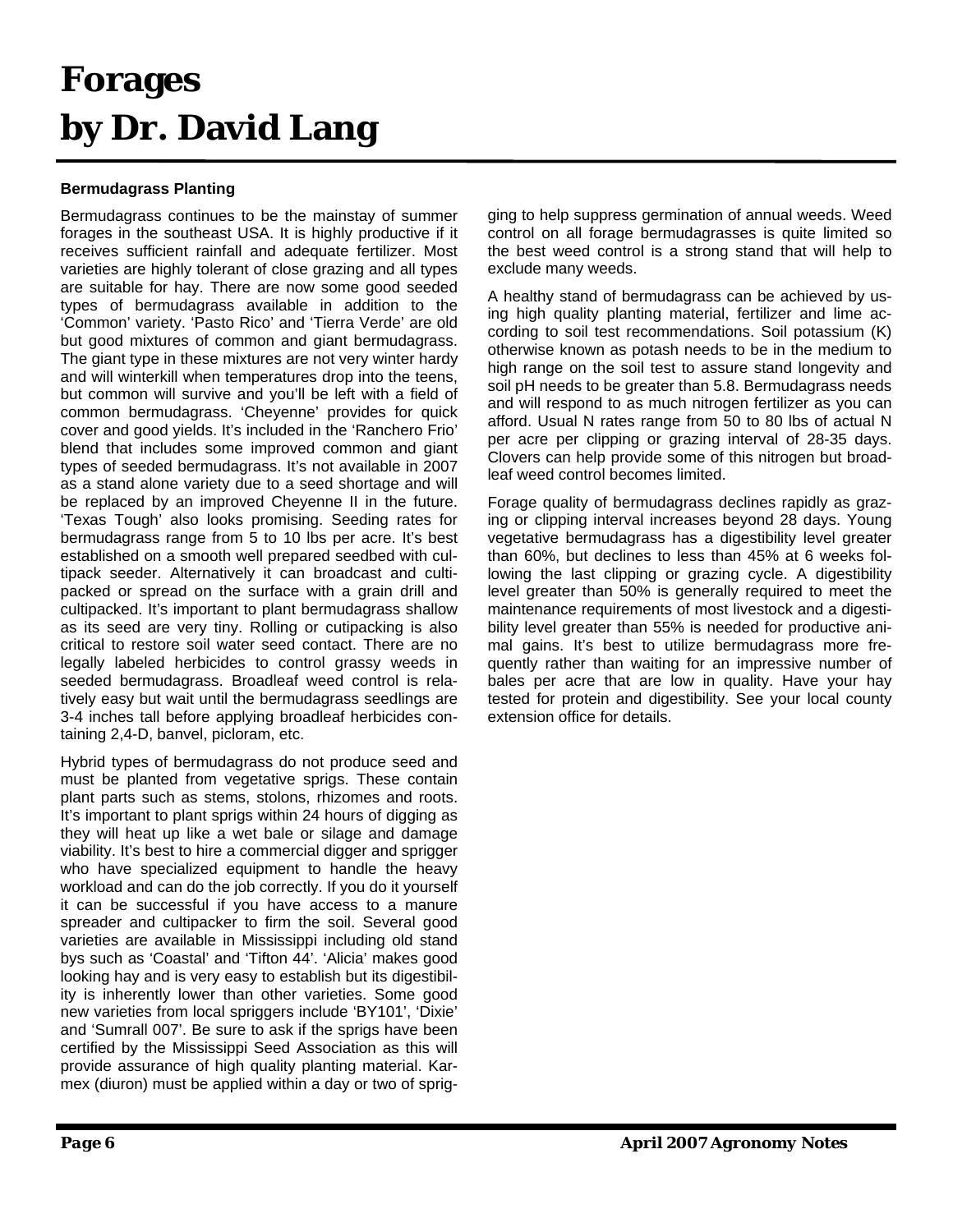#### **Peanuts by Michael Howell**

**Final checklist for planting -** As we prepare for the planting season, there are several things growers should remember. First, we need to make sure that we have a good inoculation program. Remember that these inoculants are live bacteria, and need to be treated with care. Don't leave inoculants in the back of the truck to bake in the sun. Keep them in a cool place until they are ready to be applied. Read the label carefully and make sure that you are using the proper nozzles for this application. Also, remember that the inoculants cannot be mixed with community water. These water systems contain chlorine to kill bacteria in the water system. Mix inoculants only in non-chlorinated water. Only mix enough inoculant to treat the acreage you will be able to plant that day. Some of these bacteria will die if left in the tank overnight, which could lead to inoculation problems.

Plant peanuts at a depth of 1.5 to 2 inches, and plant into good soil moisture conditions to allow quick germination and seedling emergence. This is one of the best ways to reduce the risk of tomato spotted wilt virus, and ensure a good uniform stand. Planting into dry soils can also cause inoculants to die.

**Disease Control -** Many growers have been asking about the possibility of reducing fungicide applications. There are some definitely possibilities for doing this, but we need to plan these decisions now. Use the Georgia Disease Risk Index to assess the risk of disease on a field by field basis. There are several factors that influence the risk on a particular field, including field history, planting date, and variety. After you have determined your risk, then you can plan a spray program that will best meet your needs. Data from Georgia indicates that growers who use the disease risk management plan to plan fungicide applications significantly improved profits in 7 of 14 trials (Figure 1). There were no differences in income in 6 of the trials, and in only 1 case did the standard program have significantly higher income that the reduced program.

#### **Peanut Hot Topics Video/Conference Call**

This summer, we will begin conducting Peanut Hot Topics Video/Conference calls. These will be conducted on a monthly basis to provide timely information to help growers make management decisions. These meetings will be set up so growers can watch the presentation on Interactive Video, available at every County Extension Office, or you will be able to call into a 1 800 telephone number if you are unable to attend at one of the Video Locations. These meetings will start at 7:30 AM and will conclude at than 8:00. Our first conference will be April 20. The speaker will be Dr. Marshall Lamb, Economist with USDA/ ARS National Peanut Research Lab. He will speak about peanut marketing and factors affecting peanut prices. We are still trying to work out all of the details for these meetings, so check with your local county extension office for more information.

**Figure 1.** On-Farm Fungicide Trials Value of harvest – cost of fungicide program, Woodward et al.